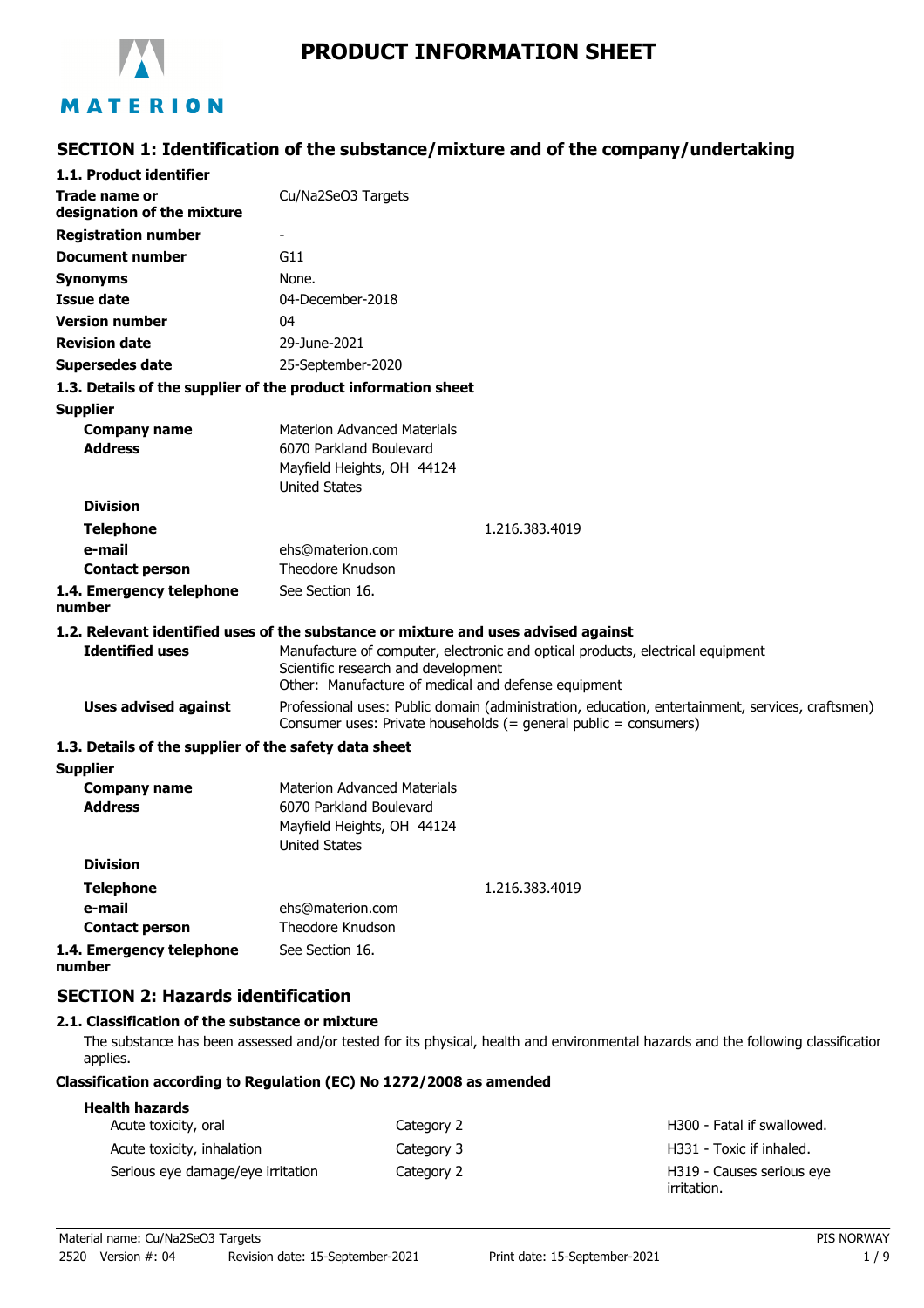| Skin sensitisation                                                |                                   | Category 1                                                |                                                                                                 | H317 - May cause an allergic skin<br>reaction.                                                      |
|-------------------------------------------------------------------|-----------------------------------|-----------------------------------------------------------|-------------------------------------------------------------------------------------------------|-----------------------------------------------------------------------------------------------------|
| <b>Environmental hazards</b>                                      |                                   |                                                           |                                                                                                 |                                                                                                     |
| Hazardous to the aquatic environment,<br>long-term aquatic hazard |                                   | Category 2                                                |                                                                                                 | H411 - Toxic to aquatic life with<br>long lasting effects.                                          |
| <b>Hazard summary</b>                                             |                                   |                                                           | Toxic if inhaled. Toxic if swallowed. Causes serious eye irritation. May cause an allergic skir | reaction. Occupational exposure to the substance or mixture may cause adverse health effects.       |
| 2.2. Label elements                                               |                                   |                                                           |                                                                                                 |                                                                                                     |
| Label according to Regulation (EC) No. 1272/2008 as amended       |                                   |                                                           |                                                                                                 |                                                                                                     |
| <b>Contains:</b>                                                  |                                   |                                                           | COPPER FLAKES (COATED WITH ALIPHATIC ACID), Sodium Selenite (Na2SeO3)                           |                                                                                                     |
| <b>Hazard pictograms</b>                                          |                                   |                                                           |                                                                                                 |                                                                                                     |
|                                                                   |                                   |                                                           |                                                                                                 |                                                                                                     |
| <b>Signal word</b>                                                | Danger                            |                                                           |                                                                                                 |                                                                                                     |
| <b>Hazard statements</b>                                          |                                   |                                                           |                                                                                                 |                                                                                                     |
| H300                                                              | Fatal if swallowed.               |                                                           |                                                                                                 |                                                                                                     |
| H317                                                              |                                   | May cause an allergic skin reaction.                      |                                                                                                 |                                                                                                     |
| H319                                                              | Causes serious eye irritation.    |                                                           |                                                                                                 |                                                                                                     |
| H331                                                              | Toxic if inhaled.                 | Toxic to aquatic life with long lasting effects.          |                                                                                                 |                                                                                                     |
| H411                                                              |                                   |                                                           |                                                                                                 |                                                                                                     |
| <b>Precautionary statements</b>                                   |                                   |                                                           |                                                                                                 |                                                                                                     |
| <b>Prevention</b>                                                 |                                   | Do not breathe dust/fume/gas/mist/vapours/spray.          |                                                                                                 |                                                                                                     |
| P <sub>260</sub><br>P264                                          | Wash thoroughly after handling.   |                                                           |                                                                                                 |                                                                                                     |
| P270                                                              |                                   | Do not eat, drink or smoke when using this product.       |                                                                                                 |                                                                                                     |
| P271                                                              |                                   | Use only outdoors or in a well-ventilated area.           |                                                                                                 |                                                                                                     |
| P272                                                              |                                   |                                                           | Contaminated work clothing should not be allowed out of the workplace.                          |                                                                                                     |
| P273                                                              | Avoid release to the environment. |                                                           |                                                                                                 |                                                                                                     |
| P280<br>P284                                                      | Wear respiratory protection.      |                                                           | Wear protective gloves/protective clothing/eye protection/face protection.                      |                                                                                                     |
| <b>Response</b>                                                   |                                   |                                                           |                                                                                                 |                                                                                                     |
| $P301 + P330 + P310$                                              |                                   |                                                           | IF SWALLOWED: Rinse mouth. Immediately obtain medical assistance.                               |                                                                                                     |
| $P302 + P352$                                                     |                                   | IF ON SKIN: Wash with plenty of soap and water.           |                                                                                                 |                                                                                                     |
| $P304 + P340 + P310$                                              | medical assistance.               |                                                           |                                                                                                 | IF INHALED: Remove person to fresh air and keep comfortable for breathing. Immediately get          |
| $P305 + P351 + P338$                                              | easy to do. Continue rinsing.     |                                                           |                                                                                                 | If in eyes: Rinse cautiously with water for several minutes. Remove contact lenses, if present anc  |
| $P333 + P313$<br>$P337 + P313$                                    |                                   | If eye irritation persists: Get medical advice/attention. | If skin irritation or rash occurs: Get medical advice/attention.                                |                                                                                                     |
| P362                                                              |                                   | Take off contaminated clothing and wash before reuse.     |                                                                                                 |                                                                                                     |
| P391                                                              | Collect spillage.                 |                                                           |                                                                                                 |                                                                                                     |
| <b>Storage</b>                                                    |                                   |                                                           |                                                                                                 |                                                                                                     |
| P405                                                              | Store locked up.                  |                                                           |                                                                                                 |                                                                                                     |
| <b>Disposal</b>                                                   |                                   |                                                           |                                                                                                 |                                                                                                     |
| P501                                                              |                                   |                                                           |                                                                                                 | Dispose of contents/container in accordance with local/regional/national/international regulations. |
| <b>Supplemental label</b>                                         |                                   |                                                           |                                                                                                 | For further information, please contact the Product Stewardship Department at +1.216.383.4019.      |
| information                                                       |                                   |                                                           |                                                                                                 |                                                                                                     |
| 2.3. Other hazards                                                |                                   | Not a PBT or vPvB substance or mixture.                   |                                                                                                 |                                                                                                     |
| <b>SECTION 3: Composition/information on ingredients</b>          |                                   |                                                           |                                                                                                 |                                                                                                     |
| 3.2. Mixtures                                                     |                                   |                                                           |                                                                                                 |                                                                                                     |
|                                                                   |                                   |                                                           |                                                                                                 |                                                                                                     |
| <b>General information</b><br><b>Chemical name</b>                | $\frac{1}{2}$                     |                                                           |                                                                                                 |                                                                                                     |
|                                                                   |                                   | CAS-No. / EC<br>No.                                       | <b>REACH Registration No. Index No.</b>                                                         | <b>Notes</b>                                                                                        |
| COPPER FLAKES (COATED WITH<br>ALIPHATIC ACID)                     | 76 - 95                           | 7440-50-8<br>231-159-6                                    | 01-2119480154-42-0080                                                                           |                                                                                                     |

**Classification:** -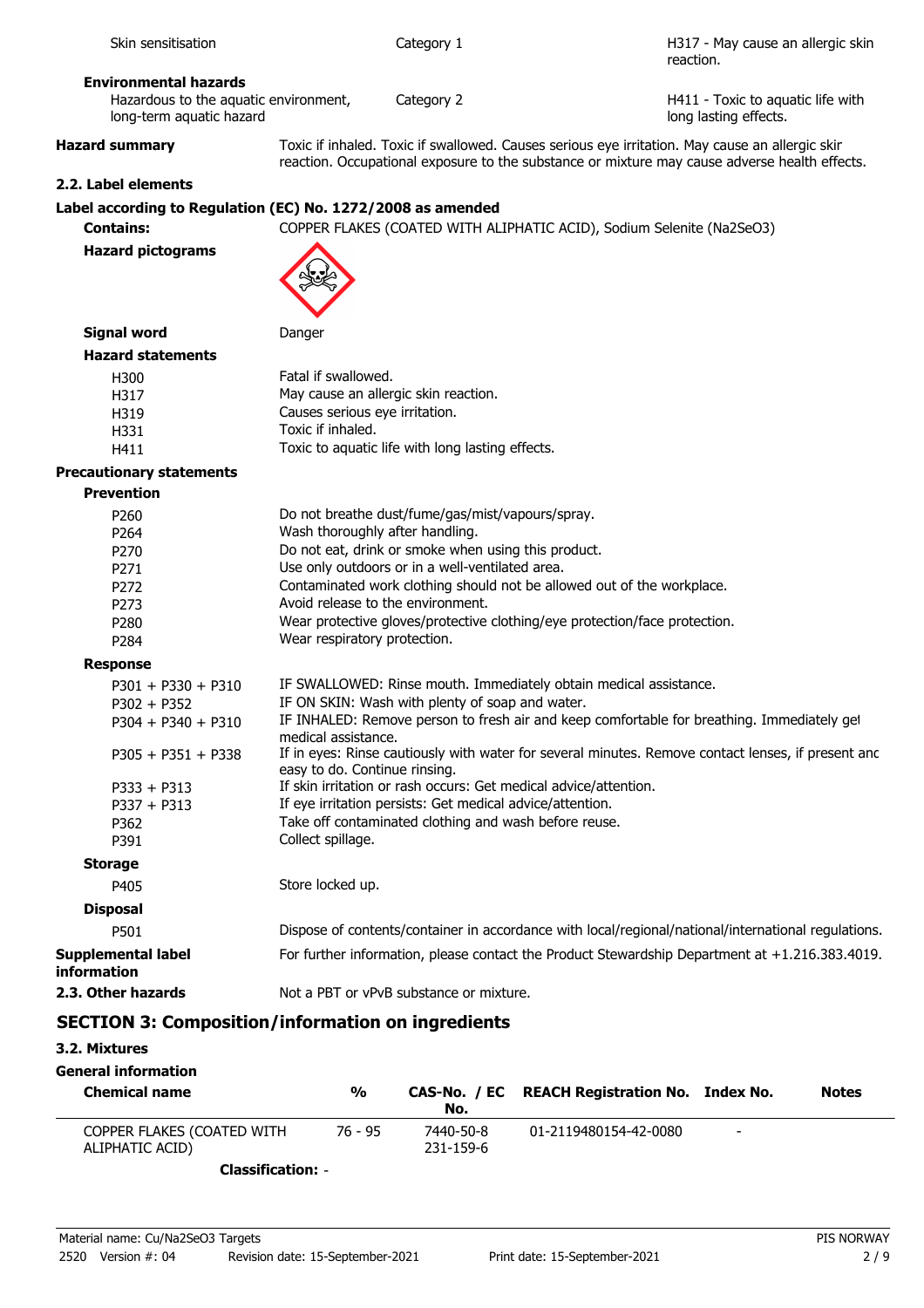| <b>Chemical name</b>                                                                       | $\frac{1}{2}$                                         | CAS-No. / EC<br>No.     | <b>REACH Registration No. Index No.</b>                                                                                                                                                           |              | <b>Notes</b> |
|--------------------------------------------------------------------------------------------|-------------------------------------------------------|-------------------------|---------------------------------------------------------------------------------------------------------------------------------------------------------------------------------------------------|--------------|--------------|
| Sodium Selenite (Na2SeO3)                                                                  | $5 - 24$                                              | 10102-18-8<br>233-267-9 |                                                                                                                                                                                                   | 034-003-00-3 |              |
|                                                                                            | Chronic 1;H410                                        |                         | Classification: Acute Tox. 2;H300, Skin Sens. 1;H317, Acute Tox. 3;H331, Aquatic                                                                                                                  |              |              |
| <b>SECTION 4: First aid measures</b>                                                       |                                                       |                         |                                                                                                                                                                                                   |              |              |
| <b>General information</b>                                                                 |                                                       |                         | If you feel unwell, seek medical advice (show the label where possible). Ensure that medical<br>personnel are aware of the material(s) involved, and take precautions to protect themselves.      |              |              |
| 4.1. Description of first aid measures                                                     |                                                       |                         |                                                                                                                                                                                                   |              |              |
| <b>Inhalation</b>                                                                          | if symptoms develop or persist.                       |                         | Remove victim to fresh air and keep at rest in a position comfortable for breathing. Call a physician                                                                                             |              |              |
| <b>Skin contact</b>                                                                        | contaminated clothing before reuse.                   |                         | Wash off with soap and water. If skin irritation occurs: Get medical advice/attention. Wash                                                                                                       |              |              |
| <b>Eye contact</b>                                                                         | irritation develops and persists.                     |                         | Immediately flush eyes with plenty of water for at least 15 minutes. Get medical attention if                                                                                                     |              |              |
| <b>Ingestion</b>                                                                           |                                                       |                         | Rinse mouth. If swallowed, seek medical advice immediately and show this container or label.                                                                                                      |              |              |
| 4.2. Most important<br>symptoms and effects, both<br>acute and delayed                     |                                                       |                         | Severe eye irritation. Symptoms may include stinging, tearing, redness, swelling, and blurred vision.<br>May cause respiratory irritation. May cause an allergic skin reaction. Dermatitis. Rash. |              |              |
| 4.3. Indication of any<br>immediate medical attention<br>and special treatment<br>needed   |                                                       |                         | Provide general supportive measures and treat symptomatically.                                                                                                                                    |              |              |
| <b>SECTION 5: Firefighting measures</b>                                                    |                                                       |                         |                                                                                                                                                                                                   |              |              |
| <b>General fire hazards</b>                                                                | No unusual fire or explosion hazards noted.           |                         |                                                                                                                                                                                                   |              |              |
| 5.1. Extinguishing media<br><b>Suitable extinguishing</b><br>media                         |                                                       |                         | Water spray. Foam. Powder. Dry sand. Carbon dioxide (CO2).                                                                                                                                        |              |              |
| <b>Unsuitable extinguishing</b><br>media                                                   |                                                       |                         | Do not use water jet as an extinguisher, as this will spread the fire.                                                                                                                            |              |              |
| 5.2. Special hazards arising<br>from the substance or<br>mixture                           | During fire, gases hazardous to health may be formed. |                         |                                                                                                                                                                                                   |              |              |
| 5.3. Advice for firefighters<br><b>Special protective</b><br>equipment for<br>firefighters |                                                       |                         | Self-contained breathing apparatus and full protective clothing must be worn in case of fire.                                                                                                     |              |              |
| <b>Special firefighting</b><br>procedures                                                  | Use water spray to cool unopened containers.          |                         |                                                                                                                                                                                                   |              |              |
| <b>Specific methods</b>                                                                    |                                                       |                         | Use standard firefighting procedures and consider the hazards of other involved materials.                                                                                                        |              |              |
| <b>SECTION 6: Accidental release measures</b>                                              |                                                       |                         |                                                                                                                                                                                                   |              |              |
| 6.1. Personal precautions, protective equipment and emergency procedures                   |                                                       |                         |                                                                                                                                                                                                   |              |              |
| For non-emergency<br>personnel                                                             | section 8 of the PIS.                                 |                         | Keep unnecessary personnel away. Ensure adequate ventilation. For personal protection, see                                                                                                        |              |              |
| For emergency<br>responders                                                                |                                                       |                         | Keep unnecessary personnel away. Use personal protection recommended in Section 8 of the PIS.                                                                                                     |              |              |
| 6.2. Environmental<br>precautions                                                          | environmental releases.                               |                         | Avoid release to the environment. Inform appropriate managerial or supervisory personnel of all                                                                                                   |              |              |
| 6.3. Methods and material for<br>containment and cleaning up                               | thoroughly to remove residual contamination.          |                         | Sweep up or vacuum up spillage and collect in suitable container for disposal. Clean surface                                                                                                      |              |              |
| 6.4. Reference to other<br>sections                                                        | Not available.                                        |                         |                                                                                                                                                                                                   |              |              |
| <b>SECTION 7: Handling and storage</b>                                                     |                                                       |                         |                                                                                                                                                                                                   |              |              |
| 7.1. Precautions for safe<br>handling                                                      | handling. Observe good industrial hygiene practices.  |                         | Minimise dust generation and accumulation. Avoid breathing dust. Avoid contact with eyes, skin,<br>and clothing. Wear appropriate personal protective equipment. Wash hands thoroughly after      |              |              |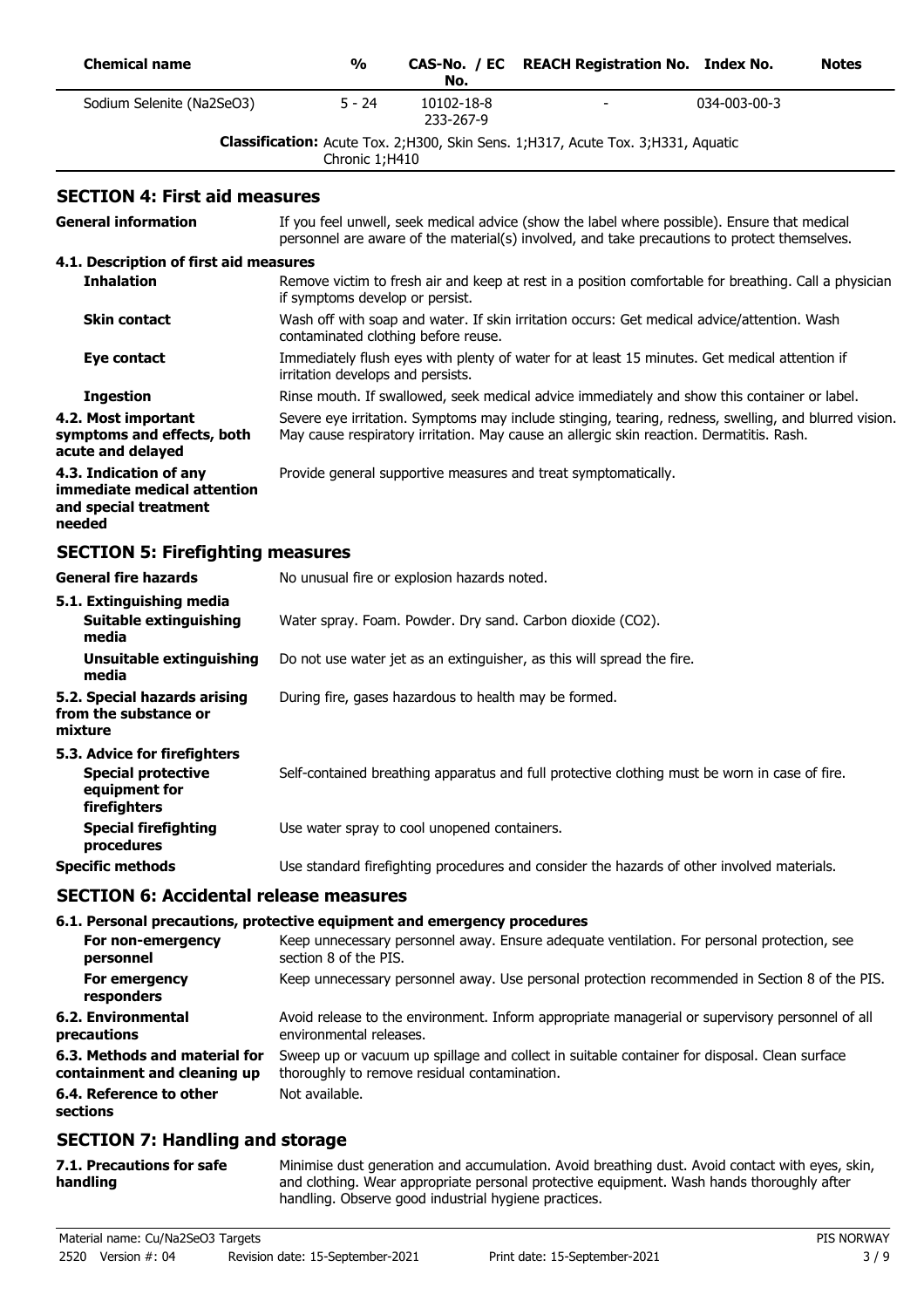**7.3. Specific end use(s)** Not applicable.

## **SECTION 8: Exposure controls/personal protection**

#### **8.1. Control parameters**

#### **Occupational exposure limits**

| <b>Components</b>                                                | Norway. Administrative Norms for Contaminants in the Workplace<br><b>Type</b>                                                                                                                                                                                                                                                                                                                                                      | <b>Value</b>                                               | Form  |  |
|------------------------------------------------------------------|------------------------------------------------------------------------------------------------------------------------------------------------------------------------------------------------------------------------------------------------------------------------------------------------------------------------------------------------------------------------------------------------------------------------------------|------------------------------------------------------------|-------|--|
| COPPER FLAKES (COATED<br>WITH ALIPHATIC ACID)<br>(CAS 7440-50-8) | <b>TLV</b>                                                                                                                                                                                                                                                                                                                                                                                                                         | 1 mg/m3                                                    | Dust. |  |
|                                                                  |                                                                                                                                                                                                                                                                                                                                                                                                                                    | $0,1 \, \text{mg/m}$                                       | Fume. |  |
| Sodium Selenite (Na2SeO3)<br>(CAS 10102-18-8)                    | <b>TLV</b>                                                                                                                                                                                                                                                                                                                                                                                                                         | $0,05 \text{ mg/m}$ 3                                      |       |  |
| <b>Biological limit values</b>                                   |                                                                                                                                                                                                                                                                                                                                                                                                                                    | No biological exposure limits noted for the ingredient(s). |       |  |
| <b>Recommended monitoring</b><br>procedures                      | Follow standard monitoring procedures.                                                                                                                                                                                                                                                                                                                                                                                             |                                                            |       |  |
| <b>Derived no effect levels</b><br>(DNELs)                       | Not available.                                                                                                                                                                                                                                                                                                                                                                                                                     |                                                            |       |  |
| <b>Predicted no effect</b><br>concentrations (PNECs)             | Not available.                                                                                                                                                                                                                                                                                                                                                                                                                     |                                                            |       |  |
| 8.2. Exposure controls                                           |                                                                                                                                                                                                                                                                                                                                                                                                                                    |                                                            |       |  |
| <b>Appropriate engineering</b><br>controls                       | Good general ventilation (typically 10 air changes per hour) should be used. Ventilation rates should<br>be matched to conditions. If applicable, use process enclosures, local exhaust ventilation, or other<br>engineering controls to maintain airborne levels below recommended exposure limits. If exposure<br>limits have not been established, maintain airborne levels to an acceptable level. Provide eyewash<br>station. |                                                            |       |  |
|                                                                  | Individual protection measures, such as personal protective equipment                                                                                                                                                                                                                                                                                                                                                              |                                                            |       |  |
| <b>General information</b>                                       | Use personal protective equipment as required. Personal protection equipment should be chosen<br>according to the CEN standards and in discussion with the supplier of the personal protective<br>equipment.                                                                                                                                                                                                                       |                                                            |       |  |
| Eye/face protection                                              | Wear safety glasses with side shields (or goggles).                                                                                                                                                                                                                                                                                                                                                                                |                                                            |       |  |
| <b>Skin protection</b>                                           |                                                                                                                                                                                                                                                                                                                                                                                                                                    |                                                            |       |  |
| - Hand protection                                                | Wear gloves to prevent metal cuts and skin abrasions during handling.                                                                                                                                                                                                                                                                                                                                                              |                                                            |       |  |
| - Other                                                          | Wear suitable protective clothing.                                                                                                                                                                                                                                                                                                                                                                                                 |                                                            |       |  |
| <b>Respiratory protection</b>                                    | In case of insufficient ventilation, wear suitable respiratory equipment.                                                                                                                                                                                                                                                                                                                                                          |                                                            |       |  |
| <b>Thermal hazards</b>                                           | Wear appropriate thermal protective clothing, when necessary.                                                                                                                                                                                                                                                                                                                                                                      |                                                            |       |  |
| <b>Hygiene measures</b>                                          | Keep away from food and drink. Always observe good personal hygiene measures, such as washing<br>after handling the material and before eating, drinking, and/or smoking. Routinely wash work<br>clothing and protective equipment to remove contaminants. Contaminated work clothing should not<br>be allowed out of the workplace.                                                                                               |                                                            |       |  |
| <b>Environmental exposure</b><br>controls                        | Avoid release to the aquatic environment. Inform appropriate managerial or supervisory personnel<br>of all environmental releases.                                                                                                                                                                                                                                                                                                 |                                                            |       |  |

## **SECTION 9: Physical and chemical properties**

### **9.1. Information on basic physical and chemical properties**

| <b>Appearance</b>                          |                                       |
|--------------------------------------------|---------------------------------------|
| <b>Physical state</b>                      | Solid.                                |
| Form                                       | Solid.                                |
| <b>Colour</b>                              | Copper                                |
| Odour                                      | None.                                 |
| <b>Odour threshold</b>                     | Not applicable.                       |
| рH                                         | Not applicable.                       |
| <b>Melting point/freezing point</b>        | 1083 °C (1981,4 °F) / Not applicable. |
| Initial boiling point and<br>boiling range | Not applicable.                       |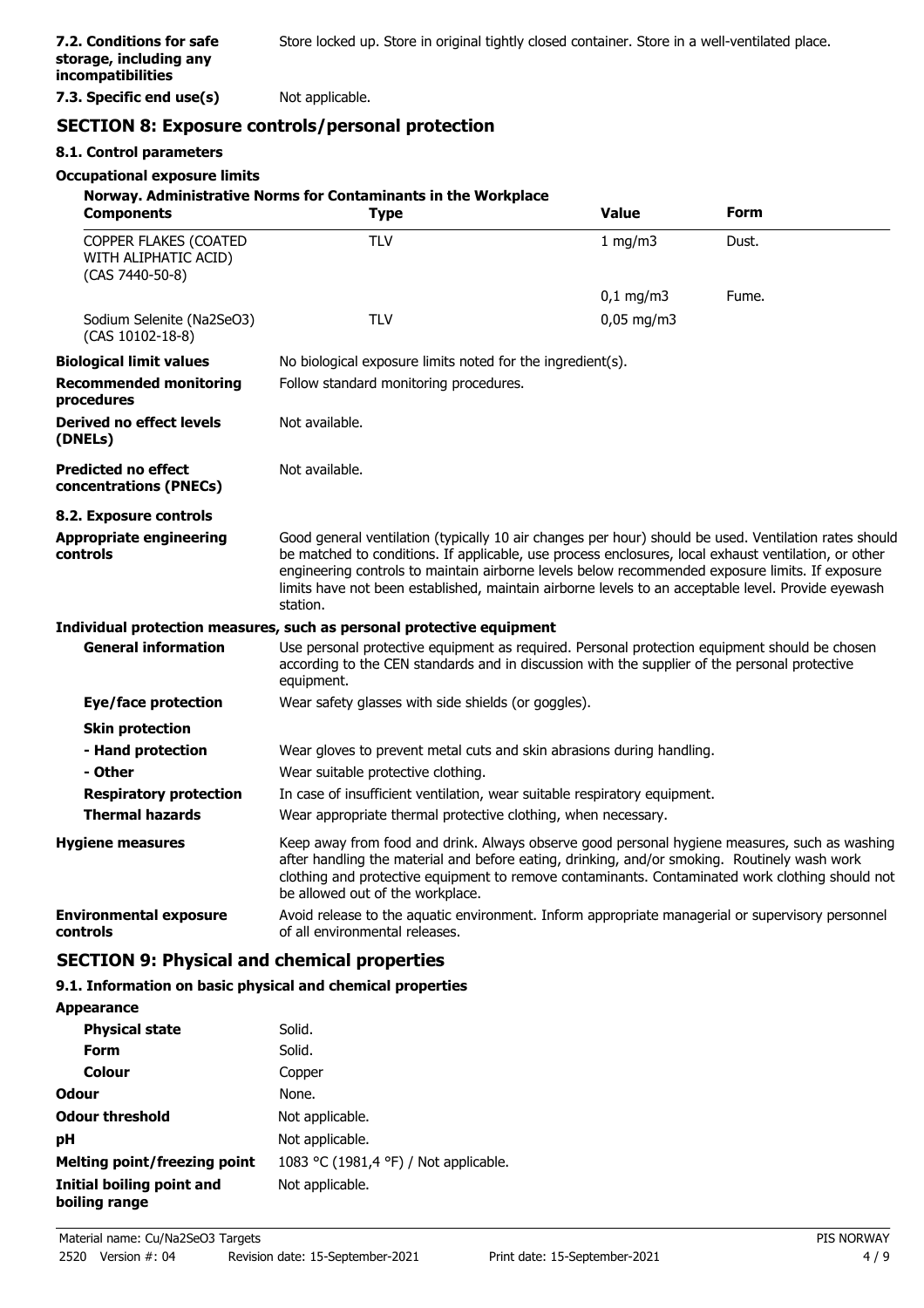| <b>Flash point</b>                                 | Not applicable.      |
|----------------------------------------------------|----------------------|
| <b>Evaporation rate</b>                            | Not applicable.      |
| <b>Flammability (solid, gas)</b>                   | None known.          |
| Upper/lower flammability or explosive limits       |                      |
| Flammability limit - lower Not applicable.<br>(%)  |                      |
| <b>Flammability limit -</b><br>upper $(% )$        | Not applicable.      |
| <b>Explosive limit - lower (</b><br>%)             | Not applicable.      |
| <b>Explosive limit - lower (</b><br>%) temperature | Not applicable.      |
| <b>Explosive limit - upper</b><br>(9/6)            | Not applicable.      |
| <b>Explosive limit - upper (</b><br>%) temperature | Not applicable.      |
| <b>Vapour pressure</b>                             | Not applicable.      |
| <b>Vapour density</b>                              | Not applicable.      |
| <b>Relative density</b>                            | Not applicable.      |
| Solubility(ies)                                    |                      |
| Solubility (water)                                 | Insoluble.           |
| <b>Partition coefficient</b><br>(n-octanol/water)  | Not applicable.      |
| <b>Auto-ignition temperature</b>                   | Not applicable.      |
| <b>Decomposition temperature</b>                   | Not applicable.      |
| <b>Viscosity</b>                                   | Not available.       |
| <b>Explosive properties</b>                        | Not explosive.       |
| <b>Oxidising properties</b>                        | Not oxidising.       |
| 9.2. Other information                             |                      |
| <b>Density</b>                                     | 7,76 g/cm3 estimated |
| <b>Explosive limit</b>                             | Not applicable.      |
| <b>Specific gravity</b>                            | 7,76 estimated       |
| <b>SECTION 10: Stability and reactivity</b>        |                      |
|                                                    | $\cdots$             |

| 10.1. Reactivity                            | The product is stable and non-reactive under normal conditions of use, storage and transport. |
|---------------------------------------------|-----------------------------------------------------------------------------------------------|
| 10.2. Chemical stability                    | Material is stable under normal conditions.                                                   |
| 10.3. Possibility of hazardous<br>reactions | No dangerous reaction known under conditions of normal use.                                   |
| 10.4. Conditions to avoid                   | Contact with incompatible materials.                                                          |
| 10.5. Incompatible materials                | Strong oxidising agents.                                                                      |
| 10.6. Hazardous<br>decomposition products   | No hazardous decomposition products are known.                                                |

# **SECTION 11: Toxicological information**

**General information CCCUPATION** Occupational exposure to the substance or mixture may cause adverse effects.

| <b>Information on likely routes of exposure</b> |                                                                                                                                                                                                   |
|-------------------------------------------------|---------------------------------------------------------------------------------------------------------------------------------------------------------------------------------------------------|
| <b>Inhalation</b>                               | Toxic if inhaled.                                                                                                                                                                                 |
| <b>Skin contact</b>                             | May cause an allergic skin reaction.                                                                                                                                                              |
| Eye contact                                     | Causes serious eye irritation.                                                                                                                                                                    |
| <b>Ingestion</b>                                | Fatal if swallowed.                                                                                                                                                                               |
| Symptoms                                        | Severe eye irritation. Symptoms may include stinging, tearing, redness, swelling, and blurred<br>vision. May cause respiratory irritation. May cause an allergic skin reaction. Dermatitis. Rash. |
| 11.1. Information on toxicological effects      |                                                                                                                                                                                                   |

## **11.1. Information on toxicological effects**

**Acute toxicity** Fatal if swallowed. Toxic if inhaled.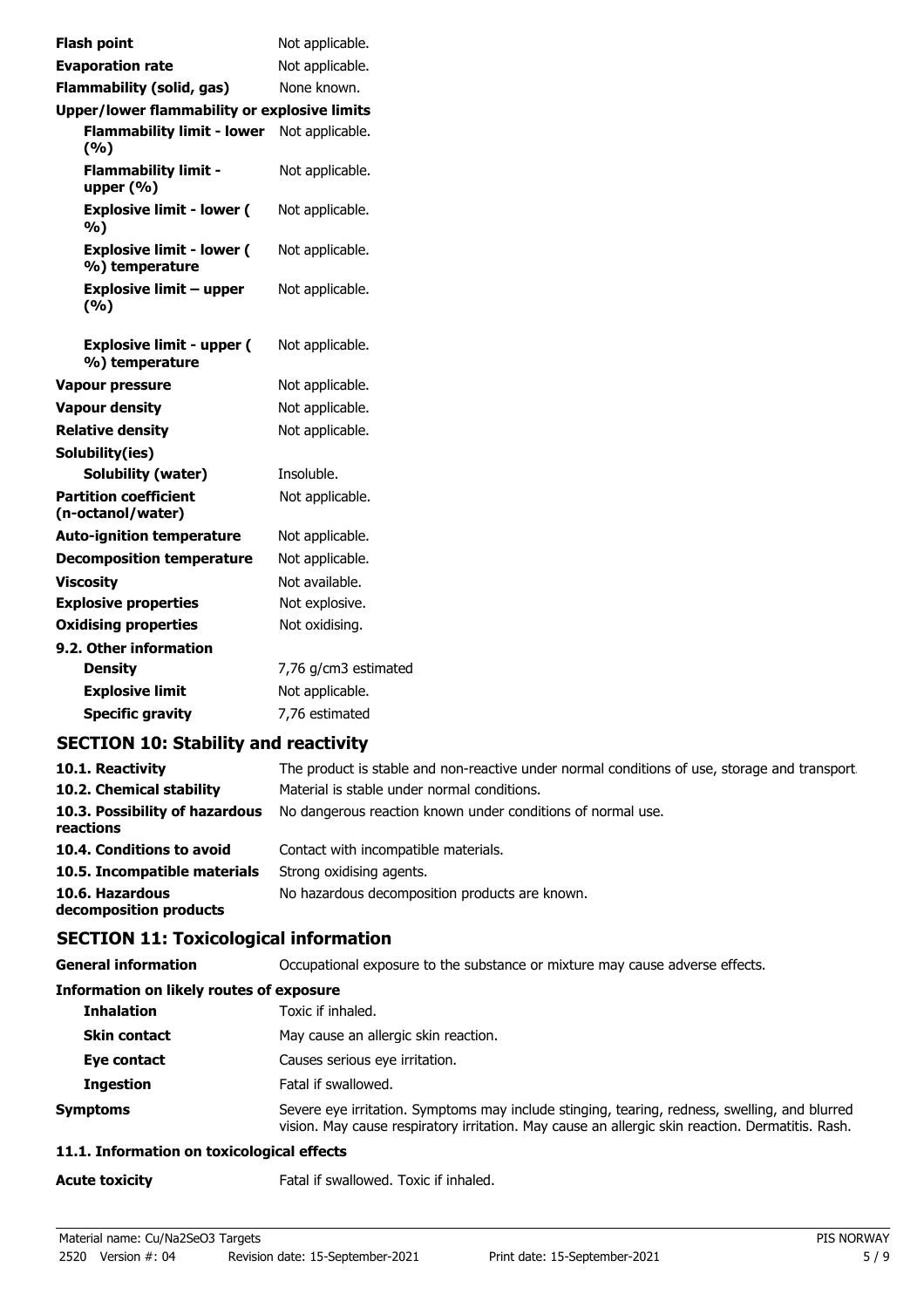| <b>Product</b>                                                | <b>Species</b>                 |                                                                                               | <b>Test Results</b>                                 |
|---------------------------------------------------------------|--------------------------------|-----------------------------------------------------------------------------------------------|-----------------------------------------------------|
| Cu/Na2SeO3 Targets                                            |                                |                                                                                               |                                                     |
| <u>Acute</u>                                                  |                                |                                                                                               |                                                     |
| Oral                                                          |                                |                                                                                               |                                                     |
| LD50                                                          | Lamb                           |                                                                                               | 496 mg/kg                                           |
|                                                               |                                | * Estimates for product may be based on additional component data not shown.                  |                                                     |
| <b>Skin corrosion/irritation</b>                              |                                | Due to partial or complete lack of data the classification is not possible.                   |                                                     |
| Serious eye damage/eye<br>irritation                          | Causes serious eye irritation. |                                                                                               |                                                     |
| <b>Respiratory sensitisation</b>                              |                                | Due to partial or complete lack of data the classification is not possible.                   |                                                     |
| <b>Skin sensitisation</b>                                     |                                | May cause an allergic skin reaction.                                                          |                                                     |
| <b>Germ cell mutagenicity</b>                                 |                                | Due to partial or complete lack of data the classification is not possible.                   |                                                     |
| Carcinogenicity                                               |                                | Due to partial or complete lack of data the classification is not possible.                   |                                                     |
| <b>IARC Monographs. Overall Evaluation of Carcinogenicity</b> |                                |                                                                                               |                                                     |
| Sodium Selenite (Na2SeO3) (CAS 10102-18-8)                    |                                |                                                                                               | 3 Not classifiable as to carcinogenicity to humans. |
| <b>Reproductive toxicity</b>                                  |                                | Due to partial or complete lack of data the classification is not possible.                   |                                                     |
| <b>Specific target organ toxicity</b><br>- single exposure    |                                | May cause respiratory irritation.                                                             |                                                     |
| <b>Specific target organ toxicity</b><br>- repeated exposure  | Not classified.                |                                                                                               |                                                     |
| <b>Aspiration hazard</b>                                      |                                | Due to partial or complete lack of data the classification is not possible.                   |                                                     |
| Mixture versus substance<br>information                       | No information available.      |                                                                                               |                                                     |
| <b>Other information</b>                                      | Not available.                 |                                                                                               |                                                     |
| <b>SECTION 12: Ecological information</b>                     |                                |                                                                                               |                                                     |
| 12.1. Toxicity                                                | environment, acute hazard.     | Based on available data, the classification criteria are not met for hazardous to the aquatic |                                                     |
| <b>Product</b>                                                |                                | <b>Species</b>                                                                                | <b>Test Results</b>                                 |
|                                                               |                                |                                                                                               |                                                     |
| Cu/Na2SeO3 Targets                                            |                                |                                                                                               |                                                     |
| <b>Aquatic</b>                                                |                                |                                                                                               |                                                     |
| Acute                                                         |                                |                                                                                               |                                                     |
| Crustacea                                                     | <b>EC50</b>                    | Daphnia                                                                                       | 100,1019 mg/l, 48 hours estimated                   |
| Fish                                                          | LC50                           | Fish                                                                                          | 0,0341 mg/l, 96 hours estimated                     |
| <b>Components</b>                                             |                                | <b>Species</b>                                                                                | <b>Test Results</b>                                 |
| COPPER FLAKES (COATED WITH ALIPHATIC ACID) (CAS 7440-50-8)    |                                |                                                                                               |                                                     |
| <b>Aquatic</b>                                                |                                |                                                                                               |                                                     |
| Acute                                                         |                                |                                                                                               |                                                     |
| Crustacea                                                     | <b>EC50</b>                    | Blue crab (Callinectes sapidus)                                                               | $0,0031$ mg/l                                       |
| Fish                                                          | LC50                           | Fathead minnow (Pimephales promelas) 0,0219 - 0,0446 mg/l, 96 hours                           |                                                     |
| Sodium Selenite (Na2SeO3) (CAS 10102-18-8)                    |                                |                                                                                               |                                                     |
| <b>Aquatic</b>                                                |                                |                                                                                               |                                                     |
| Acute                                                         |                                |                                                                                               |                                                     |
| Crustacea                                                     | <b>EC50</b>                    | Water flea (Daphnia magna)                                                                    | $1,1$ mg/l, 48 hours                                |
| Fish                                                          | LC50                           | Rainbow trout, donaldson trout<br>(Oncorhynchus mykiss)                                       | 1,8 mg/l, 96 hours                                  |
|                                                               |                                | * Estimates for product may be based on additional component data not shown.                  |                                                     |
| 12.2. Persistence and<br>degradability                        |                                |                                                                                               |                                                     |
| 12.3. Bioaccumulative<br>potential                            | No data available.             |                                                                                               |                                                     |
| <b>Partition coefficient</b><br>n-octanol/water (log Kow)     | Not available.                 |                                                                                               |                                                     |
| <b>Bioconcentration factor (BCF)</b>                          | Not available.                 |                                                                                               |                                                     |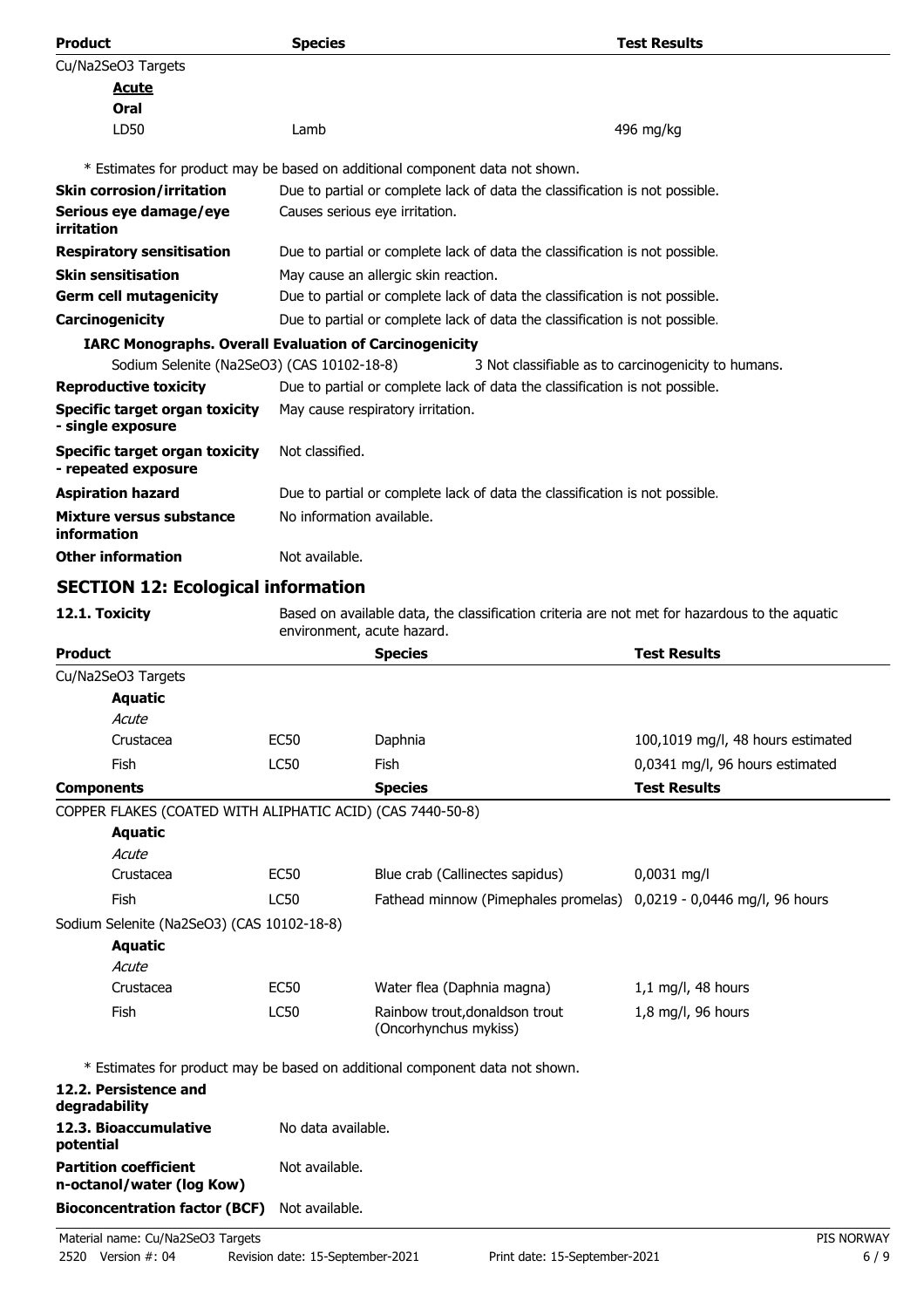| 12.4. Mobility in soil                      | No data available.                                                                                                                                                                         |
|---------------------------------------------|--------------------------------------------------------------------------------------------------------------------------------------------------------------------------------------------|
| 12.5. Results of PBT and<br>vPvB assessment | Not a PBT or vPvB substance or mixture.                                                                                                                                                    |
| 12.6. Other adverse effects                 | No other adverse environmental effects (e.g. ozone depletion, photochemical ozone creation<br>potential, endocrine disruption, global warming potential) are expected from this component. |

## **SECTION 13: Disposal considerations**

## **13.1. Waste treatment methods**

| <b>Residual waste</b>                  | Dispose of in accordance with local regulations. Empty containers or liners may retain some product<br>residues. This material and its container must be disposed of in a safe manner (see: Disposal<br>instructions).                                                                                                                            |
|----------------------------------------|---------------------------------------------------------------------------------------------------------------------------------------------------------------------------------------------------------------------------------------------------------------------------------------------------------------------------------------------------|
| <b>Contaminated packaging</b>          | Since emptied containers may retain product residue, follow label warnings even after container is<br>emptied. Empty containers should be taken to an approved waste handling site for recycling or<br>disposal.                                                                                                                                  |
| EU waste code                          | The Waste code should be assigned in discussion between the user, the producer and the waste<br>disposal company.                                                                                                                                                                                                                                 |
| <b>Disposal</b><br>methods/information | Collect and reclaim or dispose in sealed containers at licensed waste disposal site. Do not allow this<br>material to drain into sewers/water supplies. Do not contaminate ponds, waterways or ditches with<br>chemical or used container. Dispose of contents/container in accordance with<br>local/regional/national/international regulations. |
| <b>Special precautions</b>             | Dispose in accordance with all applicable regulations.                                                                                                                                                                                                                                                                                            |

## **SECTION 14: Transport information**

#### **ADR**

| 14.1. UN number<br>14.2. UN proper shipping<br>name | UN3288<br>TOXIC SOLID, INORGANIC, N.O.S. |  |
|-----------------------------------------------------|------------------------------------------|--|
| 14.3. Transport hazard class(es)                    |                                          |  |
| <b>Class</b>                                        | 6.1(PGI, II)                             |  |
| Subsidiary risk                                     | $\overline{\phantom{0}}$                 |  |
| Label(s)                                            | 6.1                                      |  |
| Hazard No. (ADR)                                    | 60                                       |  |
| <b>Tunnel restriction</b><br>code                   | D/E                                      |  |
| 14.4. Packing group                                 | П                                        |  |
| 14.5. Environmental                                 | No.                                      |  |
| hazards                                             |                                          |  |
| 14.6. Special precautions                           | Not available.                           |  |
| for user                                            |                                          |  |
| RID                                                 |                                          |  |
| 14.1. UN number                                     | UN3288                                   |  |
| 14.2. UN proper shipping<br>name                    | TOXIC SOLID, INORGANIC, N.O.S.           |  |
| 14.3. Transport hazard class(es)                    |                                          |  |
| Class                                               | 6.1(PGI, II)                             |  |
| Subsidiary risk                                     |                                          |  |
| Label(s)                                            | 6.1                                      |  |
| 14.4. Packing group                                 | Π                                        |  |
| 14.5. Environmental                                 | No.                                      |  |
| hazards                                             |                                          |  |
| 14.6. Special precautions Not available.            |                                          |  |
| for user                                            |                                          |  |
| <b>ADN</b>                                          |                                          |  |
| 14.1. UN number                                     | <b>UN3288</b>                            |  |
| 14.2. UN proper shipping                            | TOXIC SOLID, INORGANIC, N.O.S.           |  |
| name                                                |                                          |  |
| 14.3. Transport hazard class(es)                    |                                          |  |
| <b>Class</b>                                        | 6.1(PGI, II)                             |  |
| <b>Subsidiary risk</b>                              | $\overline{\phantom{a}}$                 |  |
| Label(s)                                            | 6.1                                      |  |
| 14.4. Packing group<br>14.5. Environmental          | П                                        |  |
| hazards                                             | No.                                      |  |
| 14.6. Special precautions<br>for user               | Not available.                           |  |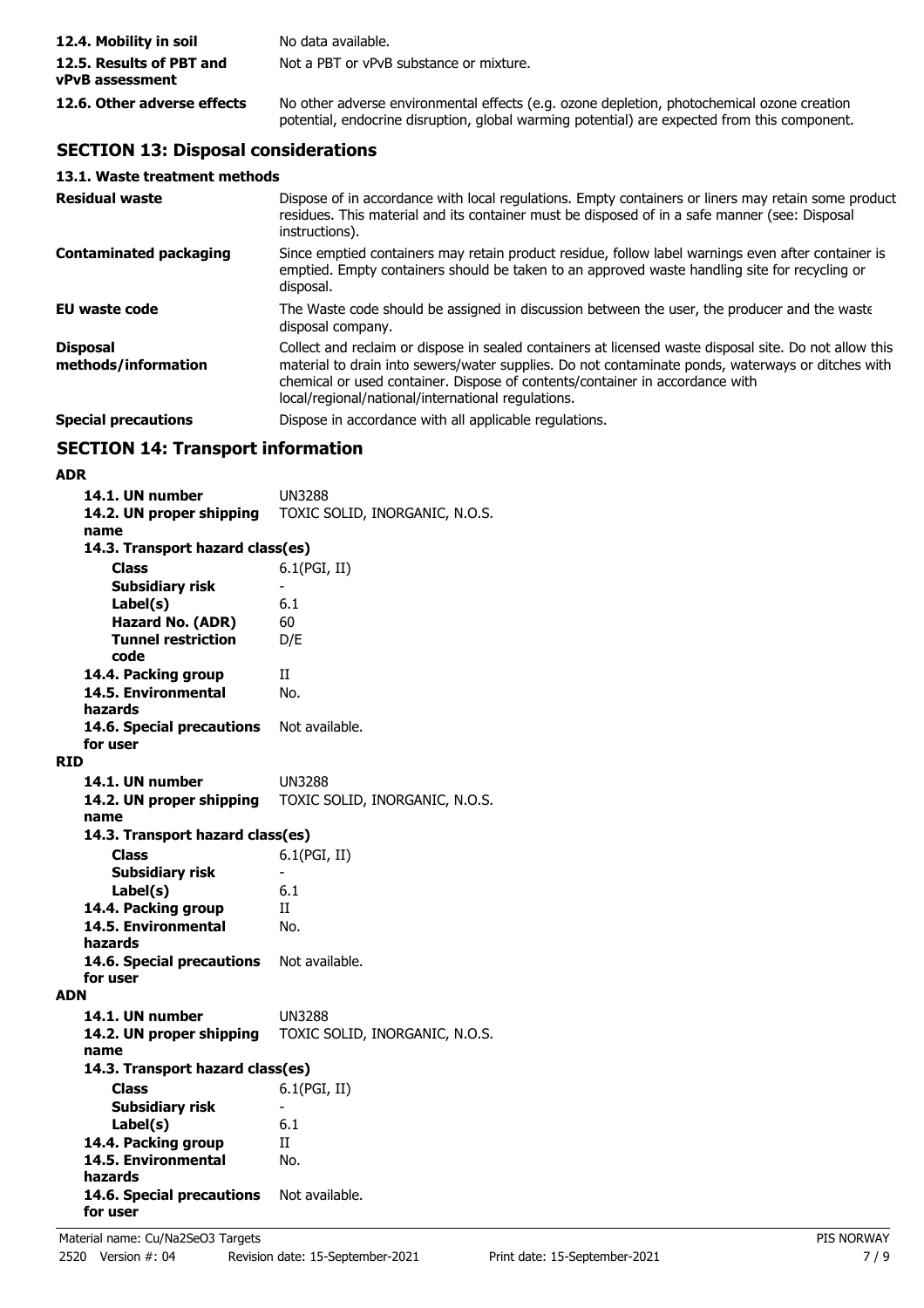## **IATA**

| 14.1. UN number                                                | <b>UN3288</b>                                    |
|----------------------------------------------------------------|--------------------------------------------------|
| <b>14.2. UN proper shipping</b> Toxic solid, inorganic, n.o.s. |                                                  |
| name                                                           |                                                  |
| 14.3. Transport hazard class(es)                               |                                                  |
| <b>Class</b>                                                   | 6.1(PGI, II)                                     |
| Subsidiary risk                                                |                                                  |
| 14.4. Packing group                                            | H                                                |
| 14.5. Environmental<br>hazards                                 | No.                                              |
| <b>ERG Code</b>                                                | 6I.                                              |
| 14.6. Special precautions<br>for user                          | Not available.                                   |
| <b>Other information</b>                                       |                                                  |
| Passenger and cargo<br>aircraft                                | Allowed with restrictions.                       |
| Cargo aircraft only                                            | Allowed with restrictions.                       |
| <b>IMDG</b>                                                    |                                                  |
| 14.1. UN number                                                | <b>UN3288</b>                                    |
| 14.2. UN proper shipping                                       | TOXIC SOLID, INORGANIC, N.O.S., MARINE POLLUTANT |
| name                                                           |                                                  |
| 14.3. Transport hazard class(es)                               |                                                  |
| <b>Class</b>                                                   | 6.1(PGI, II)                                     |
| <b>Subsidiary risk</b>                                         |                                                  |
| 14.4. Packing group                                            | Н                                                |
| 14.5. Environmental hazards                                    |                                                  |
| <b>Marine pollutant</b>                                        | Yes                                              |
| <b>EmS</b>                                                     | F-A, S-A                                         |
| 14.6. Special precautions<br>for user                          | Not available.                                   |
| .                                                              |                                                  |

### **ADN; ADR; IATA; IMDG; RID**



**Marine pollutant**



**General information** IMDG Regulated Marine Pollutant.

## **SECTION 15: Regulatory information**

## **15.1. Safety, health and environmental regulations/legislation specific for the substance or mixture EU regulations**

## **Regulation (EC) No. 1005/2009 on substances that deplete the ozone layer, Annex I and II, as amended** Not listed.

## **Regulation (EU) 2019/1021 On persistent organic pollutants (recast), as amended** Not listed.